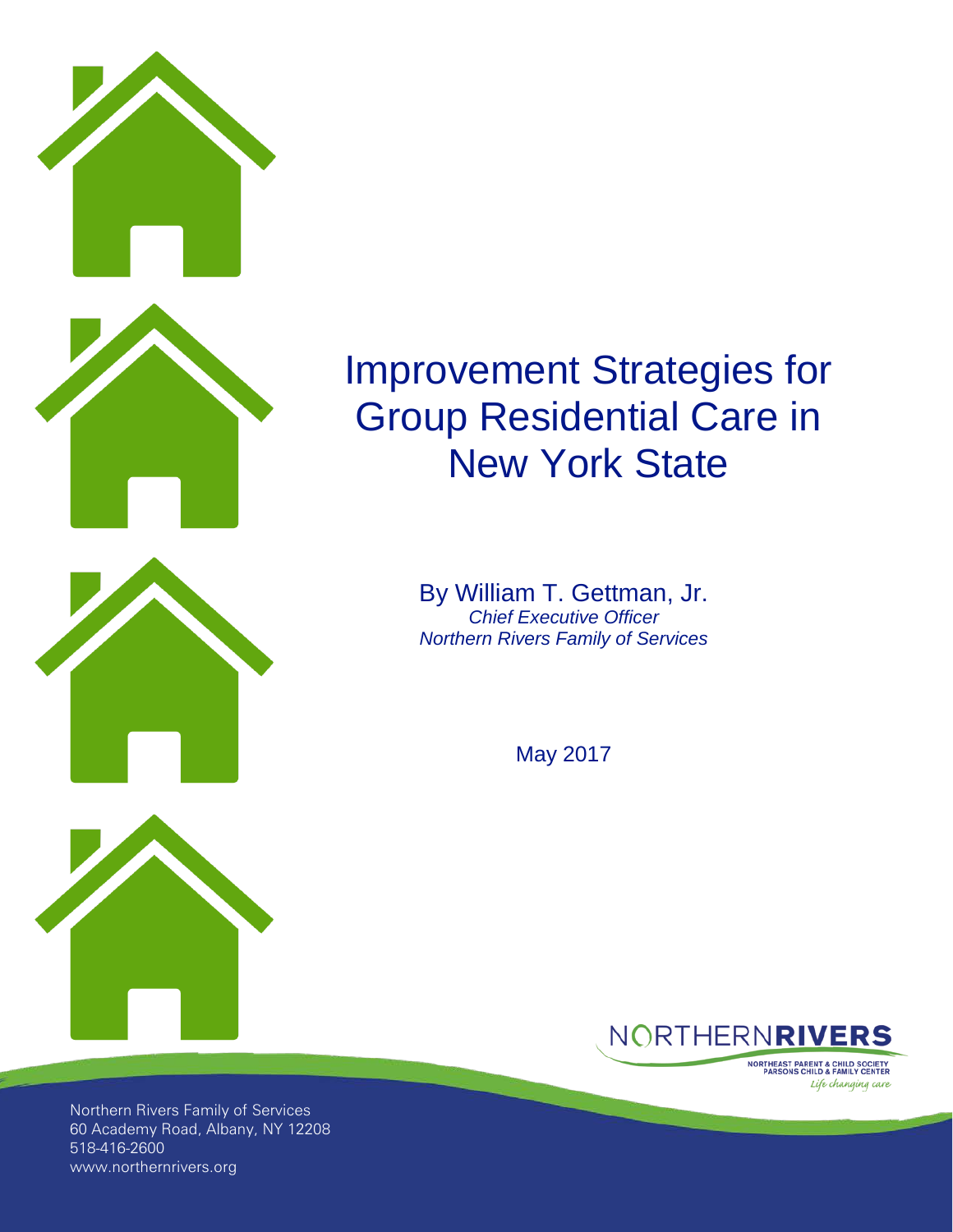### **IMPROVEMENT STRATEGIES FOR GROUP RESIDENTIAL CARE IN NEW YORK STATE**

William T. Gettman, Jr. Chief Executive Officer, Northern Rivers Family of Services

#### **INTRODUCTION**

Group residential care has a long and complex history in the context of child welfare practice. Intended as a placement of last resort, to be used when psychosocial issues and other factors make family-based settings untenable, use of group care has fluctuated as treatment philosophies change over time.

Nonetheless, placement into group care settings remains a common occurrence for some youth, particularly for youth with extended stays in out-of-home care for whom alternative family- or home-based treatment options are less available. As such it remains an integral part of the continuum of services for a sizable proportion of children in out-of-home care.

In order to best serve the needs of children, group residential care takes on many forms. As a service at the intersect of the three major child serving systems—child welfare, mental health, and juvenile justice—group care has evolved to become "a continuum of programs from substance abuse treatment centers to locked units for sexual offenders to family-style residential group homes, and occasionally even residential school."

With industry trends favoring alternative family-based, community-based, and homebased treatment options, group care has increasingly fallen in terms of census, admissions, and community support. This shift toward the least restrictive level of care for each child has led to group care facilities serving children with much more acute needs than in the past.

Concerns are manifold. Group care is costly with limited evidence for its effectiveness. Physical plants designed for a particular level of care and treatment is strained by population shifts. Perhaps most critically, group care is an ideological departure from systems of care emphasis on community-based care in the least restrictive setting.

The American Academy of Pediatrics identifies mental and behavioral health as the "greatest unmet heath need for children and teens in foster care." Up to 80 [percent](http://www.hunter.cuny.edu/socwork/nrcfcpp/downloads/information_packets/Mental_Health.pdf) of children in foster care have significant mental health issues, compared to approximately 18 to 22 [percent](http://www.hunter.cuny.edu/socwork/nrcfcpp/downloads/information_packets/Mental_Health.pdf) of the general population. **Factors contributing to the mental and behavioral health of children and youth in foster care include the history of complex trauma, frequently changing situations and transitions, broken family relationships, inconsistent and inadequate access to mental health services, and the overprescription of psychotropic medications**.

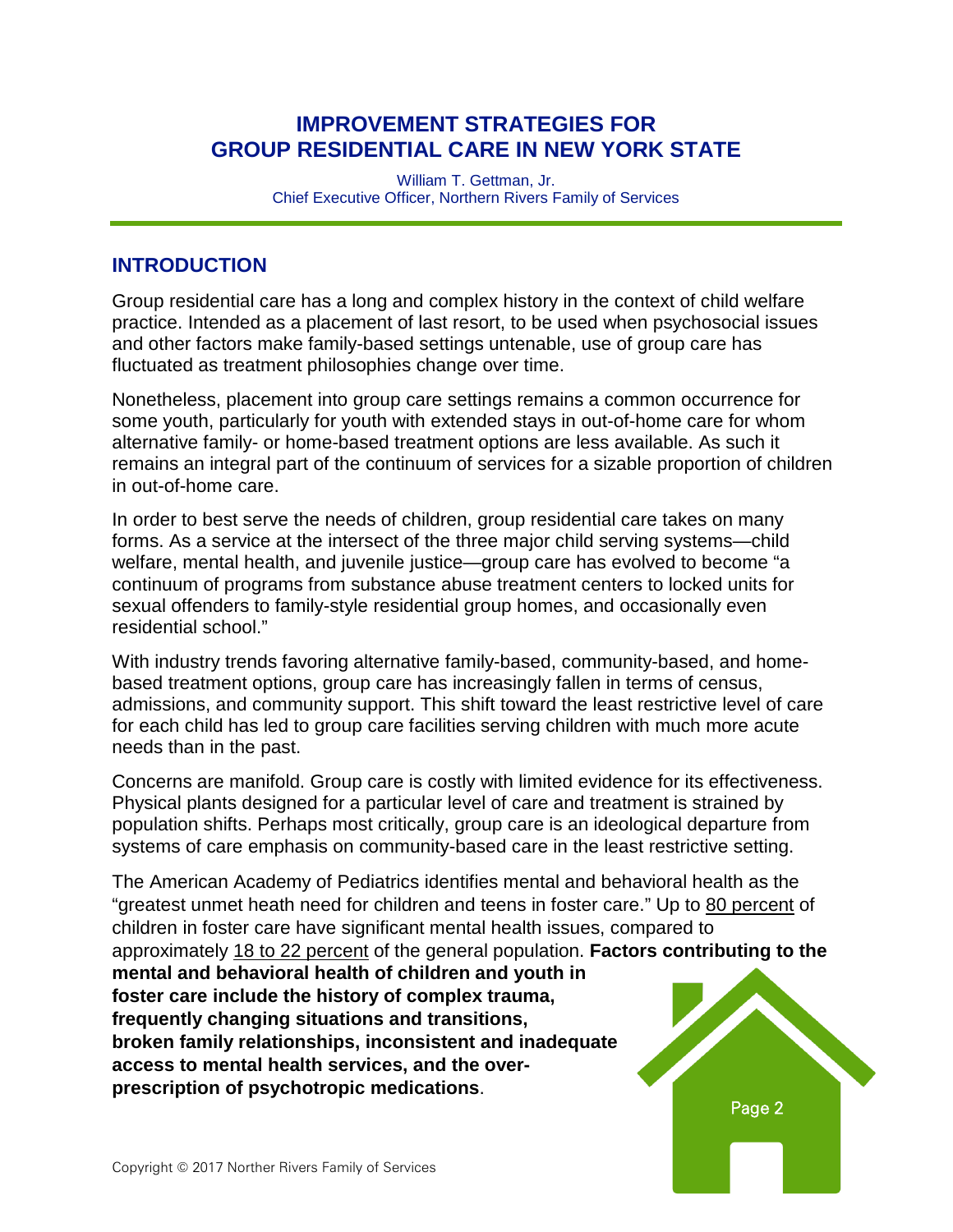**Concerns further revolve around reliance on shift staff with often inadequate training and high turnover rates, issues of safety and potential for abuse as well as negative peer processes.**

**While use of group residential care has changed, there is still a need for this specialized service. Group care models have evolved on the fly in response to shifts throughout the child welfare system; the time is now to embark on a planned, evolutionary set of changes to better complement other services and best meet client needs.**

## **CURRENT TRENDS AND CHALLENGES**

Across New York state, program and youth trends impact the delivery of safe, effective, and fair residential treatment. Some of these trends include:

- Growth in the number and complexity of referrals from local government that result in an increase in out-of-state placements
- Increased mental health needs of young persons
- Increased violence of young persons against adult and program structures
- Multiservice needs across developmental disability, mental health, and educational settings

From a provider view trends that impact quality and effective service delivery include:

- Lack of predictable funding increases to reflect residential costs (e.g., insurance, benefits, infrastructure)
- Lack of worker salary increases and a concomitant increase in staff overtime and stretched workforce; turnover rates now average between 35 and 40 percent across the state for front-line staff
- Reduction of benefits by agencies due to fiscal pressures
- Aging infrastructure that is not suited to the physical and mental health needs of the youth
- Outdated staffing standards and related rate structures for direct care supervision (client–staff ratio) program supervision, and initial training
- Crisis levels of staffing for medical and nursing care

In addition, state policy changes will require new and improved programming for young adults. Specific policy changes impacting residential care include:

- Planning for Raise the Age (RTA)
- Managed care transition for residential care
- Transition of federal waiver programs